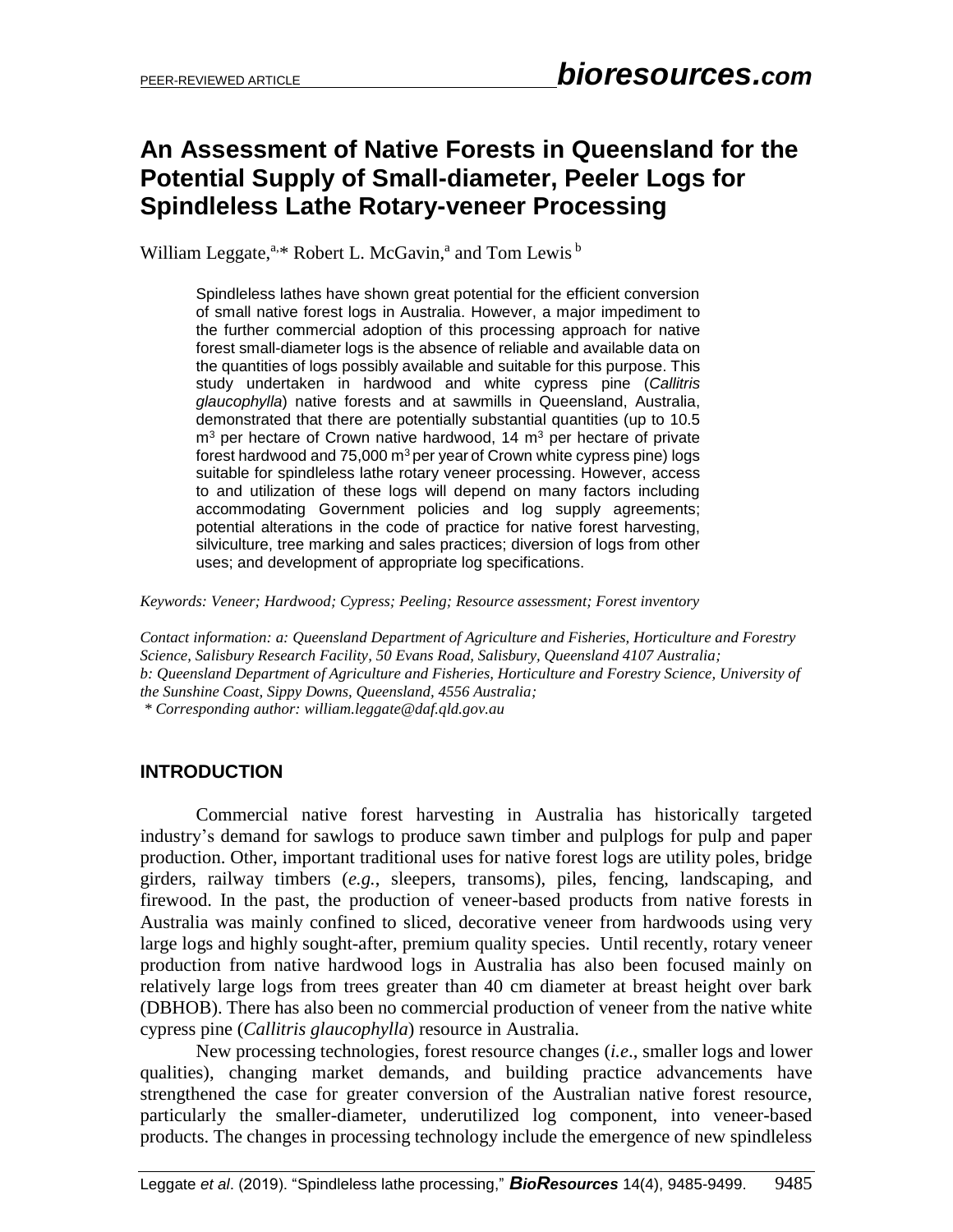lathe technology that can efficiently convert logs even smaller than 15 cm in diameter into veneers (McGavin *et al.* 2014a; Peng *et al.* 2014; Leggate *et al.* 2017; Belleville *et al.* 2018). There has been a proliferation of these lathe types internationally, but mainly in countries such as China and Vietnam for conversion of small-diameter, plantation acacia and eucalypts (Leggate *et al*. 2017). Recent research has demonstrated the numerous advantages of veneer-based production over sawing, using spindleless lathes for processing small-diameter logs from plantation hardwood, native hardwood, and native cypress resources in Australia (McGavin *et al.* 2014a,b, 2015a,b, 2019). This research highlighted the potential to use spindleless lathe veneering technologies to process logs with sizes and qualities previously considered unable to be efficiently processed. The studies have shown that this new approach can process small-diameter logs and is able to yield recovery rates that are higher than what is achieved through other processes such as sawing (McGavin *et al.* 2014a,b, 2015a,b, 2019).

Even though it might be deemed technically feasible and advantageous to process a component of the Australian native forest hardwood and cypress resource into veneerbased products using spindleless lathes, the commercial feasibility will be impacted if the resource is not available in sufficient quantities and qualities at economically viable locations. Unfortunately, forest inventories undertaken by Government departments and private forestry organizations in Australia do not usually include assessments of log types and quantities suitable for processing with spindleless lathes, particularly for smaller log sizes (less than 30 cm small end diameter). Existing inventories tend to focus on mainstream current products such as sawlogs. There is currently no published information available on what volume of logs from native forests in Australia would be potentially available that suits processing into rotary veneer with spindleless lathe technology. Recent inventories in the private native forest resource in northern New South Wales and Queensland (Jay 2017; Lewis 2018) show that there is a high proportion of small trees in a given stand (*i.e*., >75% of trees with DBHOB <30 cm), but further work is needed to determine the suitability of these trees to be utilized for rotary veneer processing.

In order to help address this knowledge gap, a study was undertaken in selected native forests (hardwood and cypress) and processing facilities in Queensland, Australia. The study focused on estimates of volumes of smaller-diameter logs suitable and potentially available for rotary peeling using spindleless lathe technology.

### **EXPERIMENTAL**

#### **Native Hardwood Assessments**

### *Forest assessments*

For Crown hardwood forest assessments, inventory plots (randomly located) were established in Gurulmundi State Forest (-26.390881, 149.921707; 40 km north-west of Miles) and Allies Creek State Forest (-26.038059, 151.129623; 50 km south of Mundubbera) in Queensland, Australia (Fig. 1).

These forests are considered by leading industry experts to be representative of typical production native hardwood forests in this south-western Queensland region. Both forests were dominated by spotted gum (*Corymbia citriodora*). The forests had a history of selective timber harvesting and had previously received silvicultural treatment (pre-1990), although no detailed records of the silvicultural history were available.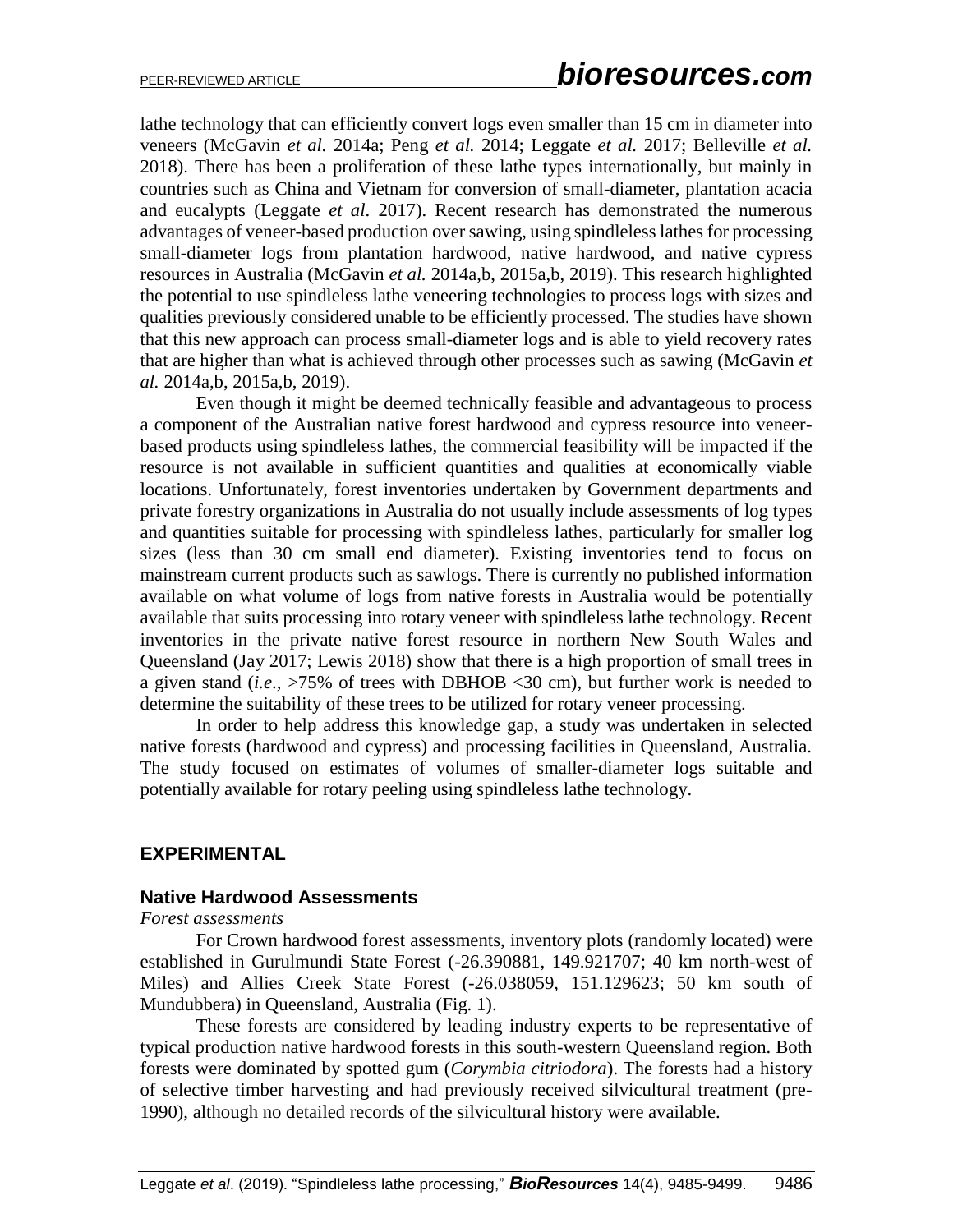

**Fig. 1**. Map showing the location of study sites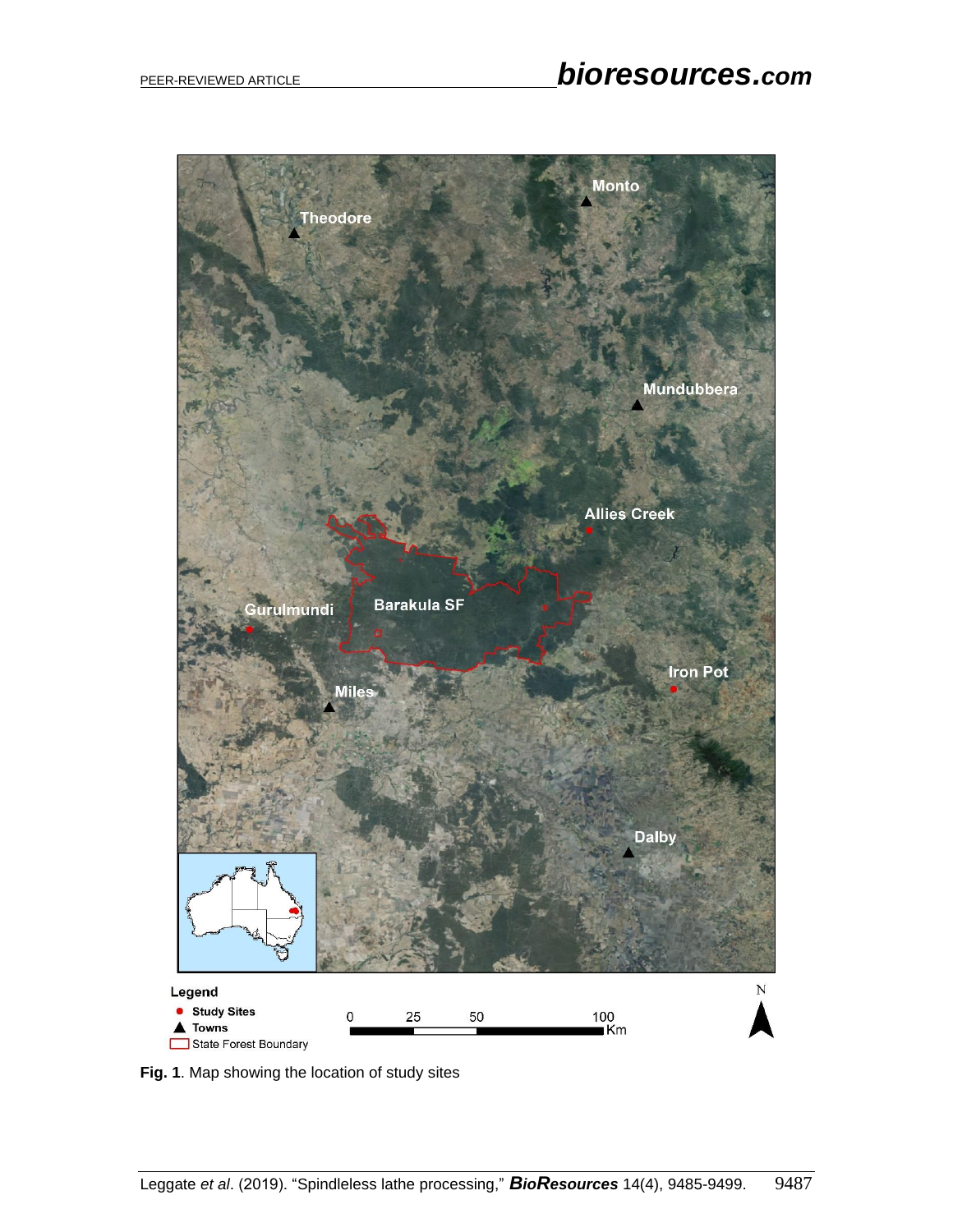In the Gurulmundi State Forest, ten inventory plots were established in a preharvest area, and tree measurements were recorded. Additionally, three inventory plots were set up in an area that had been harvested previously, and measurements were taken on only residual harvest material (logs remaining in the forest from merchandising/cross cutting and harvesting operations). In the Allies Creek State Forest, eight inventory plots were established in an area that had been previously harvested and, in this case, measurements were taken only on residual harvest material With the exception of one plot that was 0.3 hectares, all other plots in both State Forests were 0.25-hectare strip plots.

For the plots established in pre-harvest forest, all trees in the plot greater than 10 cm diameter at breast height over bark (DBHOB) were assessed for:

- DBHOB (converted to diameter at breast height under bark (DBHUB) using standard assumptions for bark thickness (*e.g.* for spotted gum sawlogs  $-2$  cm for log centre diameters up to 70 cm) provided by Department of Agriculture and Fisheries, DAF);
- classification according to the established tree marking guidelines for different log qualities in Queensland – sawlog, pole, girder, salvage, retained, habitat trees;
- merchantable log length and volume (using log length, small and large-end diameter under bark) according to established tree marking guidelines for different log qualities in Queensland – sawlog, poles, girders, and according to Table 1 for peelers;
- dimensions and number of merchantable logs within each stem.

| <b>Grade Criteria</b>  | <b>Hardwood</b>                       | <b>Cypress</b>                          |  |
|------------------------|---------------------------------------|-----------------------------------------|--|
| Length                 | 1.5 to 2.7 m (with overcut            | 1.5 to 2.7 m (with overcut              |  |
|                        | allowance)                            | allowance)                              |  |
| Minimum SEDUB*         | 18 cm                                 | 16 cm                                   |  |
| Maximum SEDUB          | 30 cm                                 | 30 cm                                   |  |
| Core                   | Defective core should not             | Defective core should not               |  |
|                        | exceed 6 cm in diameter               | exceed 6 cm in diameter                 |  |
| <b>External defect</b> | No green limbs $> 6$ cm in            | No green limbs $> 9$ cm in              |  |
|                        | diameter; no dry limbs $>$ 3 cm       | diameter; no dry limbs $> 4.5$          |  |
|                        | in diameter. No more than one         | cm in diameter. No more than            |  |
|                        | bump ( <i>i.e.</i> occluded limbs) on | two bumps ( <i>i.e.</i> occluded        |  |
|                        | visible half of the log within        | limbs) on visible half of the log       |  |
|                        | each 50 cm length; no more            | within each 50 cm length; no            |  |
|                        | than one overgrowth ( <i>i.e.</i>     | more than one overgrowth                |  |
|                        | insect or logging damage) on          | ( <i>i.e.</i> insect or logging damage) |  |
|                        | visible half of the log within        | on visible half of the log within       |  |
|                        | each 50 cm length; fluting            | each 50 cm length; fluting              |  |
|                        | acceptable where the hollows          | acceptable where the hollows            |  |
|                        | do not extend into the centre         | do not extend into the centre           |  |
|                        | log diameter.                         | log diameter.                           |  |
| Maximum sweep          | 1/7 (14%) of the SEDUB                | 1/7 (14%) of the SEDUB                  |  |
| Ovality/taper          | Log diameter 18-32 cm:                | Log diameter 16-32 cm:                  |  |
|                        | maximum difference between            | maximum difference between              |  |
|                        | longest and shortest axis (cm)        | longest and shortest axis (cm)          |  |
|                        | ranging from 2.2-3.8 cm.              | ranging from 2.2-3.8 cm.                |  |
| Spiral grain/grain     | No spiral grain, no excessive         | No spiral grain, no excessive           |  |
|                        | free grain                            | free grain                              |  |

### **Table 1.** 'Small' Peeler Log Specifications Used for this Study

\* Small-end diameter under bark (SEDUB)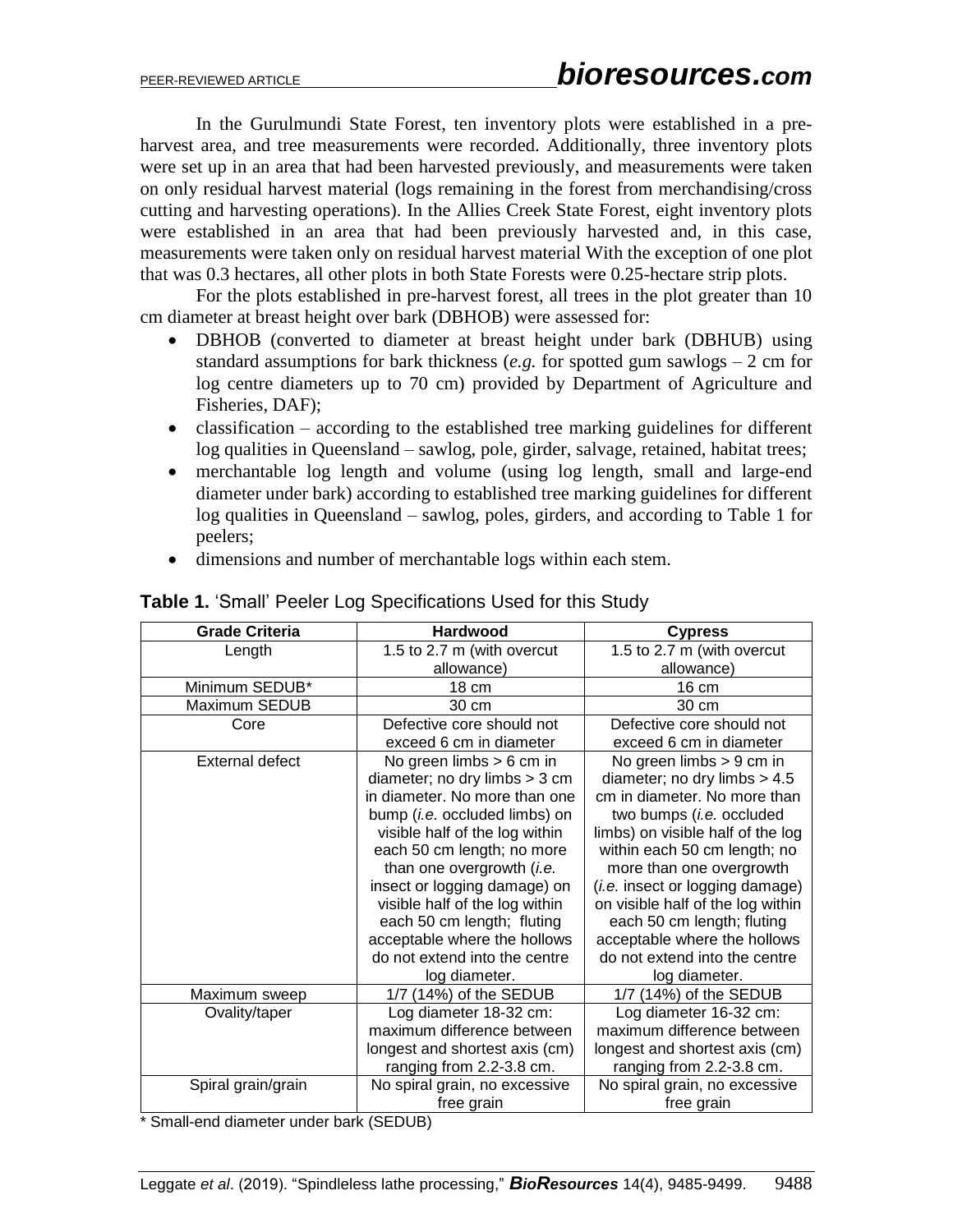From the measured data, basal area  $(m^2/ha)$ , a measurement of tree density/ha expressed as the cross section  $(m^2)$  of all trees at breast height) was calculated.

The specifications used for peeler logs were similar to those currently used by a commercial peeler operation in Australia and are designed specifically for spindleless lathe processing of small hardwood logs. The specification used targeted logs that were of diameters less than that of logs typically used in a traditional sawmill operation. The log grading criteria used for peeler logs are shown in Table 1. Both pre and post-harvest assessments for peeler logs included all sections of the bole and crown.

For standing tree assessments in the field, not all the grade criteria outlined in Table 1 were applied. For example, the presence of internal defects such as a defective core was not counted. Therefore, standing tree assessments in this study were limited to those grade criteria that could be applied without harvesting and cross cutting of logs.

While this study focused on the use of small diameter logs – a size considered suitable for peeling using spindleless lathes currently in use in Australia – spindleless lathes can potentially peel logs up to 80 cm SEDUB. The specifications were intentionally adopted to focus on log sizes not typically used and/or less favorable in Australia for other mainstream products such as sawlogs, larger poles, and girders.

For the private forest assessments, four strip inventory plots (0.2 hectares; randomly located) were established in a private native hardwood forest at Ironpot (-26.603370, 151.430700; approximately 60 km south-west of Kingaroy, Queensland, Australia (Fig. 1)). This forest was considered by leading industry experts to be representative of typical private native forests in this region, although it is acknowledged that there is a great deal of variation in the productive condition of private native forests. The forest was dominated by spotted gum with an understory of wattle (*Acacia* spp.) and other miscellaneous noncommercial species. Key features regarding the management history of the site included:

- a history of selective harvesting over the last 60 years for sawlogs, poles and sleepers with more intense harvesting during periodic downturns in the agricultural industry;
- low volumes of sawlog quality stems at the time of assessments due to previous harvesting;
- a lack of recent silvicultural treatment the forest was overstocked with smaller diameter stems and would benefit from silvicultural treatment to increase productivity;
- property also used for cattle grazing.

All trees in the plot greater than 10 cm DBHOB were assessed for:

- DBHOB (converted to DBHUB);
- $\bullet$  merchantable log length and volume for peelers only according to specifications provided in Table 1.

### **Cypress Pine Assessments**

All available cypress pine logs from Crown forests in Queensland that meet the study's small-diameter peeler log specification are already allocated within contracted long-term supply agreements with sawmills. For this reason, field work for the cypress pine component of the study focused only on the log resource being used by the sawmills. DAF advised that small-diameter peeler logs could only be sourced from the existing Crown sawlog allocations or from private forests. In order to collect data on cypress logs in mill yards that met the smaller-diameter peeler specification outlined in Table 1, assessments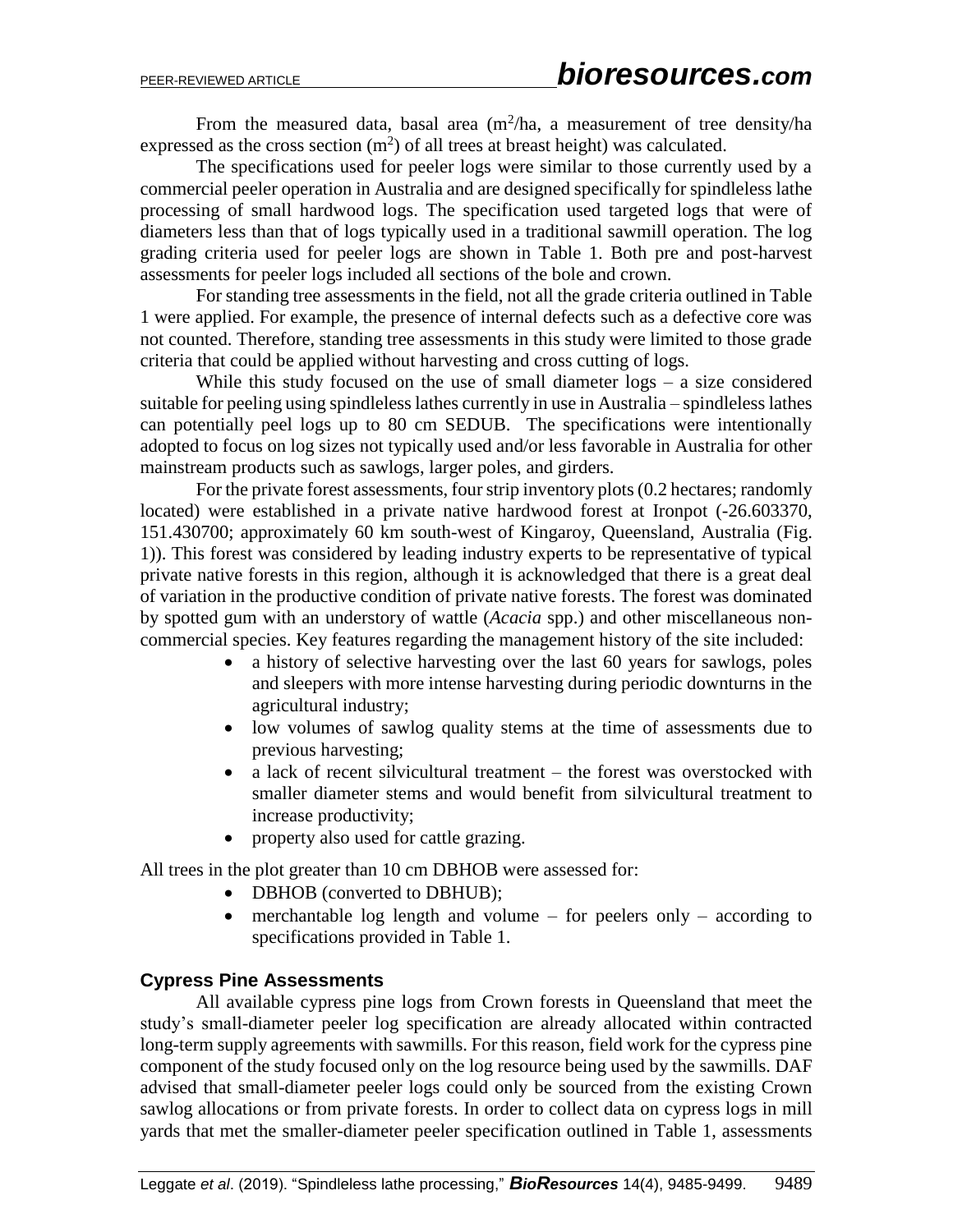were undertaken at two cypress sawmills in south-western Queensland. The logs were predominantly sourced from a mixed-age forest within the Barakula State Forest in Queensland, Australia. This forest was considered by leading industry experts to be representative of typical cypress forests in this region. Assessments were taken on random selections of logs in the log yard. This included recording the dimensions and numbers of small-diameter peeler logs (in accordance with the specification given in Table 1) that could be merchandised from the logs.

### **RESULTS AND DISCUSSION**

### **Data from Plots Established Pre-harvest in Crown Native Hardwood Forest**

Table 2 shows the estimated quantities of logs for different products available from the Gurulmundi State Forest based on the inventory plots that were established pre-harvest. More than 99.9% of the log volume was spotted gum. Data are shown as estimated quantities available on a per hectare basis. Small-diameter peeler log estimates are based on the small and conservative size specifications adopted for this project (Table 1). Various scenarios for peeler availability were evaluated. These were:

- Scenario A assuming that all trees are available for harvesting and disregarding the Code of practice for native forest timber production on the Queensland Parks and Wildlife Service (QPWS) forest estate (Code of Practice; Department of National Parks, Recreation, Sports and Racing (2014)) and other requirements concerning habitat and retained trees. This scenario was considered in order to demonstrate the maximum possible availability of peeler logs with no regulatory constraints applied. For example, some private land contains regrowth forest that can be managed without following the native forest practice code (Department of Natural Resources and Mines (2014): Managing a native forest practice: accepted development vegetation clearing code, see: [https://www.qld.gov.au/ environment/land/vegetation/codes\)](https://www.qld.gov.au/%20environment/land/vegetation/codes), where land is classed as Category X vegetation; Department of Environment and Resource Management 2010).
- Scenario B assuming that all 'habitat' marked trees were unavailable for harvesting, however all other trees were available for harvesting.
- Scenario  $C -$  as currently commercially tree-marked by DAF for current harvesting and sale practices and in accordance with the Code of Practice – all trees marked 'habitat' and 'retained' are not available; however, trees marked for other products are available for rotary peeling in accordance with specifications in Table 1.
- Scenario  $D -$  as currently commercially tree-marked by DAF for current harvesting and sale practices and in accordance with the Code of Practice and logs intended for other products such as sawlogs and poles are not available for rotary peeling.
- Scenario E assuming that all 'habitat' marked trees are unavailable for harvesting; however, all other trees are available as peelers as long as 50% of the basal area is maintained as per the basal area requirements in the Code of Practice.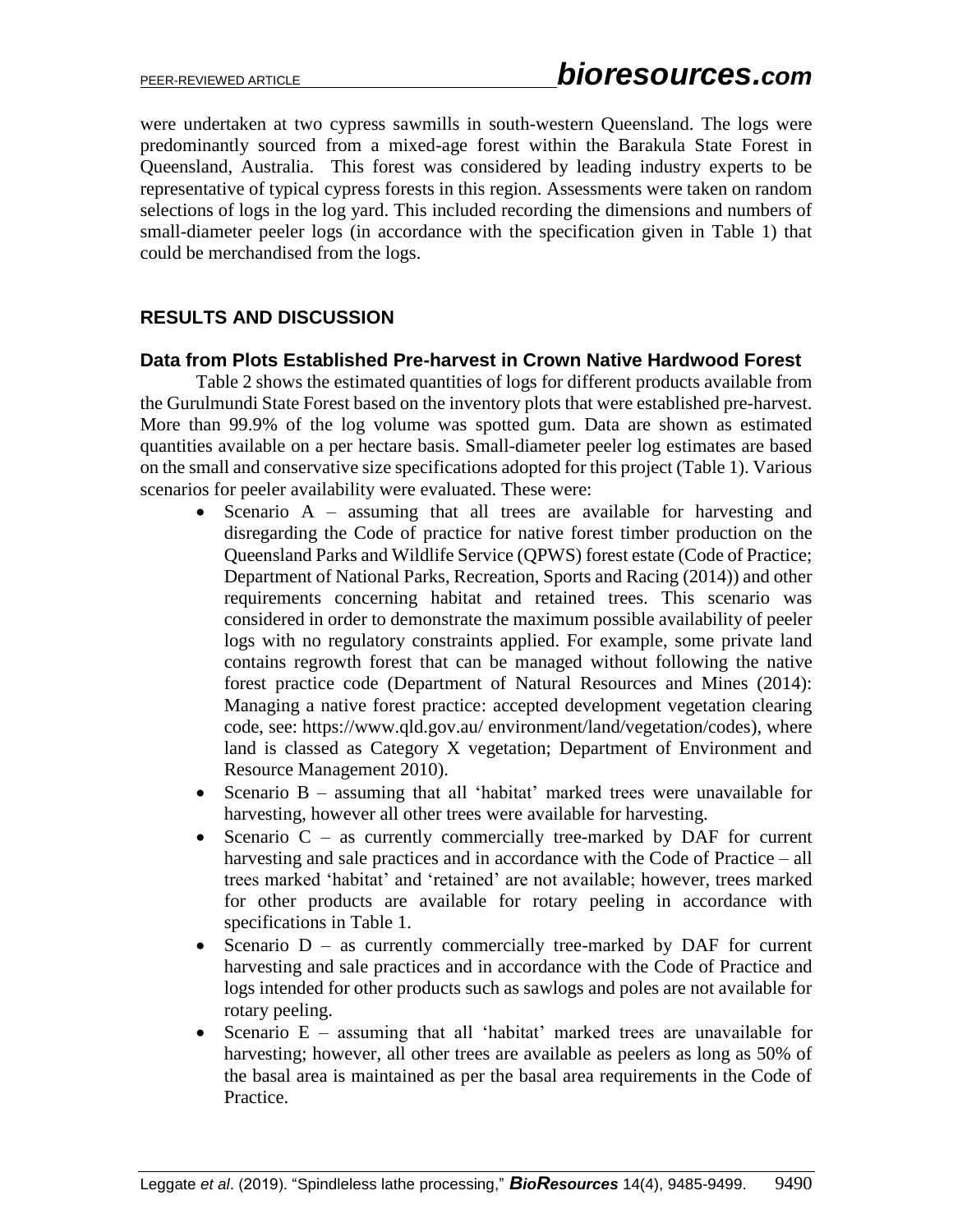• Scenario  $F -$  assuming that all 'habitat' marked trees are unavailable for harvesting; logs intended for other products such as sawlogs and poles are not available for rotary peelings; however, some trees marked 'retained' can be harvested for peelers as long as 50% basal area is maintained as per the Code of Practice.

Further inventory work is required to take into account the variability that exists in native forests across Queensland; however Table 2 shows that under the most typical current scenario – scenario  $D$  – where current DAF tree marking guidelines and Code of Practice requirements are adhered to and logs already removed for sawlogs, poles, and girders are not available for peeling, very minimal quantities of small-diameter peeler logs  $(0.3 \text{ m}^3/\text{ha}$  on average) were available from the Gurulmundi State forest. This reinforces information provided by DAF that based on current tree marking, harvesting, and sale practices that in order to supply small logs from Queensland Crown forests for peeling, they would mainly need to be diverted from other uses (*e.g.*, some sawlogs allocated to rotary peeling). It is also a result of the small-diameter and conservative peeler log specifications adopted which excluded logs larger than 30 cm SEDUB.

However, considerable volumes of small peeler logs (around  $10.5 \text{ m}^3/\text{ha}$ ) are contained mainly in the trees currently marked as 'retained' by DAF (refer to Scenarios A, B and E in Table 2). These trees are marked as retained for various reasons – including being required for future growth and subsequent selective harvesting events, a lack of markets for small-diameter logs, achieving a minimal residual basal area of 50%, water course protection, recruitment habitat trees, and incidence of rare or threatened species. For this volume to be accessed for peelers, it would require adjustments to the harvesting and tree marking rules and/or modifications to the Code of Practice. Future supply of peeler logs from Crown forests in Queensland will also depend on Government policies surrounding native forest access and legislation relating to conservation of rare and threatened plants and animals. It is important to point out that removal of peeler logs is likely to influence future growth and yield of the forest, depending on the volumes and quality of the stems removed.

Interestingly in Scenario  $C$  – where assuming all Code of Practice requirements have been met and that only peeler logs are considered as the target product from trees marked for harvesting (for sawlogs, poles, girders, *etc*.) – very little log volume meets the requirements of small-diameter peeler  $\log s$  – on average only around 0.8 m<sup>3</sup>/ha (Table 2). This is mainly because the majority of the trees marked for sawlogs, poles, and girders in Queensland exceed the small-diameter specifications adopted for this study for peelers intended for processing with spindleless lathe technology. Therefore, by far the greatest volume of potential peeler logs as defined by this study, is contained in the 'retained' trees not currently suitable for sawlog, poles, or girders.

The minimal difference in peeler log volumes between Scenario A  $(10.5 \text{ m}^3/\text{ha})$  and Scenario B (10.4  $m<sup>3</sup>/ha$ ) highlights that the habitat trees contained minimal quantities of logs suitable for small peelers. The only difference between Scenario A and B was in regard to harvesting access to habitat trees. Habitat trees tend to be larger trees, often with characteristics (*e.g.* defects, such as stem hollows) that make them unsuitable for harvesting for commercial uses such as sawlogs, poles, girders, or peelers.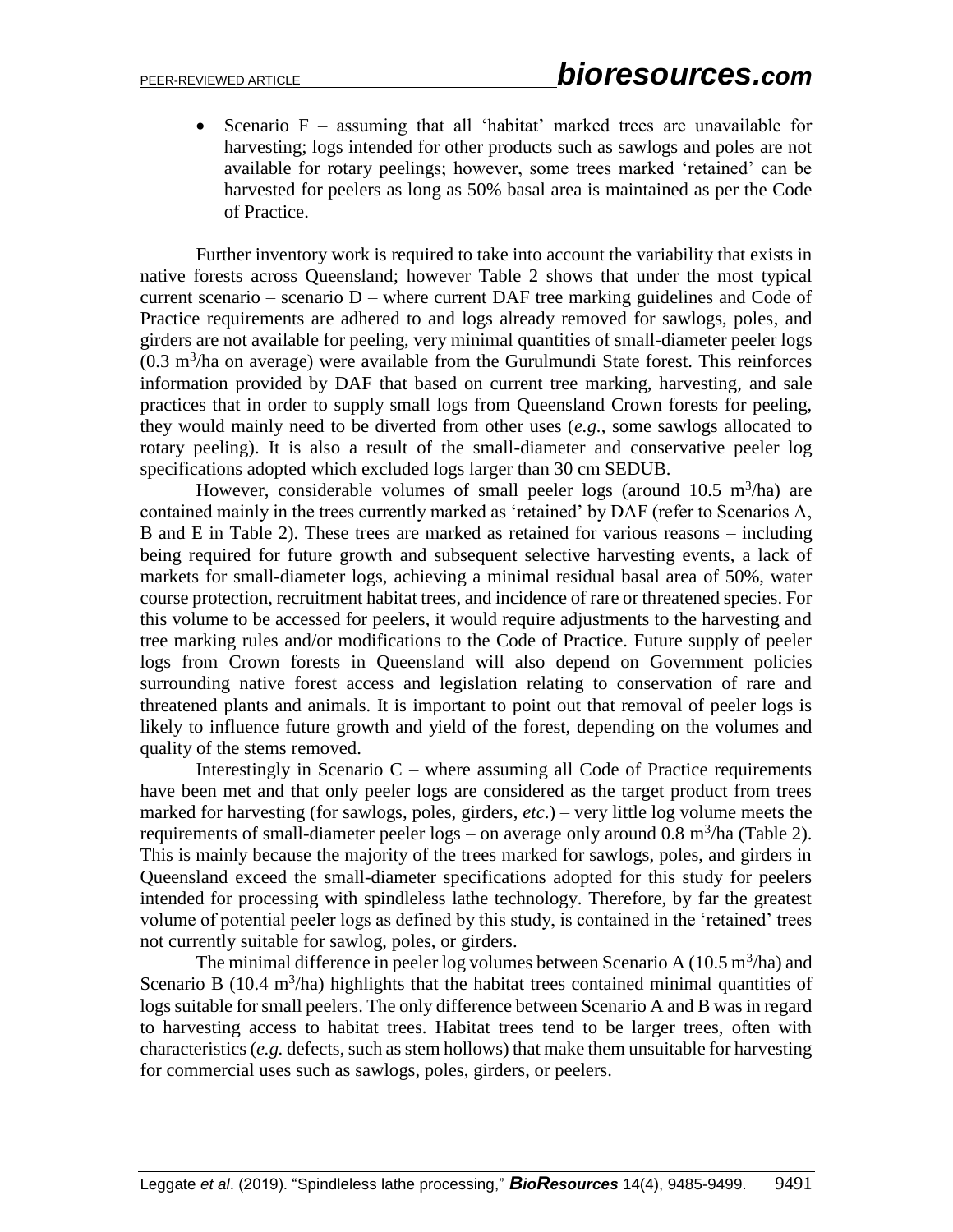# PEER-REVIEWED ARTICLE *bioresources.com*

| Plot             | Average      | Quantity of Small Peeler Logs (m <sup>3</sup> /ha) |          |          |          |          | Quantity of | Quantity of          |                      |
|------------------|--------------|----------------------------------------------------|----------|----------|----------|----------|-------------|----------------------|----------------------|
|                  | <b>DBHUB</b> | Scenario                                           | Scenario | Scenario | Scenario | Scenario | Scenario    | Poles                | Sawlogs              |
|                  | (cm)         | Α                                                  | B        | С        | D        | Е        |             | (m <sup>3</sup> /ha) | (m <sup>3</sup> /ha) |
|                  | 23.1         | 13.6                                               | 13.1     | 4.0      | $\Omega$ | 13.1     | 7.2         | 7.8                  | 2.8                  |
| $\mathcal{P}$    | 25.1         | 11.1                                               | 11.1     | 0        | 0        | 11.1     | 8.7         | 0                    | 17.9                 |
| 3                | 25.7         | 9.5                                                | 9.5      | 2.3      | 1.4      | 9.5      | 1.4         | 14.3                 | 27.1                 |
| 4                | 21.8         | 11.5                                               | 11.5     | $\Omega$ | $\Omega$ | 11.5     | 9.6         | 5.7                  | 14                   |
| 5                | 21.4         | 20.1                                               | 20.1     | 0        | 0        | 20.1     | 17.8        | 3                    | 13.6                 |
| 6                | 34.6         | 10.9                                               | 10.9     | 0        | $\Omega$ | 10.9     | $\Omega$    | 20.3                 | 27.5                 |
|                  | 38.4         | 8.4                                                | 7.5      | 0        | $\Omega$ | 7.5      | 1.9         | 34.6                 | 19.3                 |
| 8                | 34.2         | 9.8                                                | 9.8      | 1.7      | 1.7      | 9.8      | 1.7         | 8.4                  | 16.5                 |
| 9                | 32.8         | 1.2                                                | 1.2      | 0        | $\Omega$ | 1.2      | 0           | $\Omega$             | 14.9                 |
| 10               | 25.3         | 9.1                                                | 9.1      | 0        | 0        | 9.1      | 2.1         | $\Omega$             | 11.8                 |
| Mean             | 28.3         | 10.5                                               | 10.4     | 0.8      | 0.3      | 10.4     | 5.0         | 9.4                  | 16.5                 |
| <b>Standard</b>  | 6.1          | 4.7                                                | 4.7      | 1.4      | 0.7      | 4.7      | 5.7         | 11.1                 | 6.9                  |
| <b>Deviation</b> |              |                                                    |          |          |          |          |             |                      |                      |

### **Table 2.** Estimates of Log Volumes Available per Hectare from Plots Established in Pre-harvest Crown Native Hardwood Forest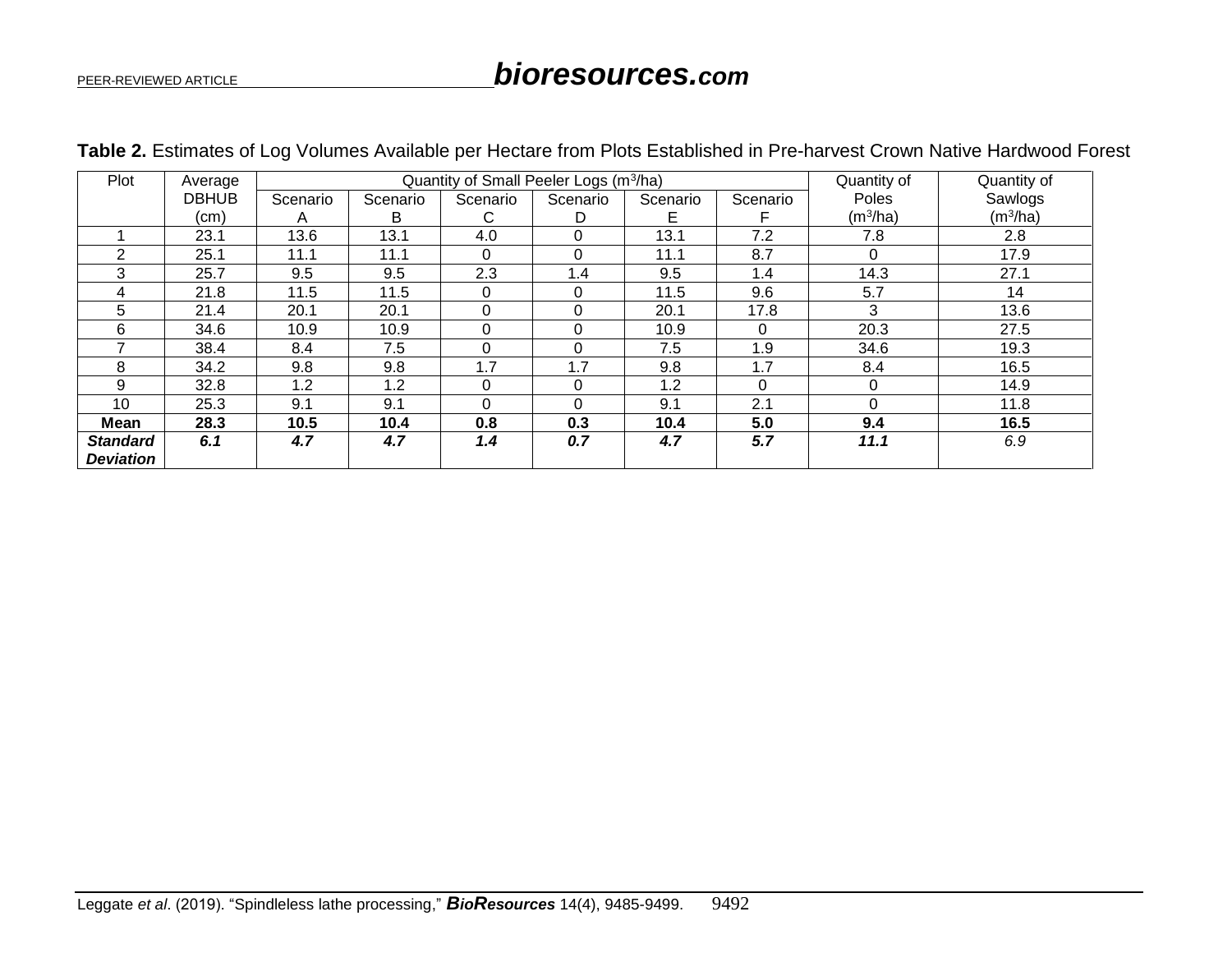Scenarios B and E differed only in that for Scenario E, 50% of the basal area was maintained as per the Code of Practice. These scenarios generated equivalent peeler log volumes, demonstrating that an average of  $10.4 \text{ m}^3/\text{ha}$  of peeler logs were available even if 50% of the basal area was maintained as well as habitat trees not being available for harvesting. Scenario F was the same as Scenario E with the exception that trees marked as sawlogs, poles, or girders were not available for access as peeler logs. Even with these restrictions, Scenario F generated an average peeler log volume of  $5 \text{ m}^3/\text{ha}$ .

Table 2 shows that relatively high volumes of sawlogs and poles were available from the Gurulmundi forest plots, around  $16.5 \text{ m}^3/\text{ha}$  and  $9.4 \text{ m}^3/\text{ha}$  respectively. Normally, as a rough rule of thumb, in these forest types in Queensland, an area is considered economically viable to harvest if the estimated sawlog volume is at least  $3 \text{ m}^3/\text{ha}$ . However, this can vary depending on many factors including forestry region, market demand for sawlogs and other products, productivity, and the quality of the forest.

Volume availability is only one important factor in assessing forest resources for potential peeler log supply. Another important factor is the range of log lengths and diameters available. In order to best demonstrate the variation in these parameters from the field work undertaken, data from Scenario B are used as an example. The log length distribution for the small-diameter peeler logs under Scenario B shows that 90% of the peeler logs are 2.7 m or longer (Fig. 2). This data is for maximum merchantable lengths recovered from each stem in the forest at the harvest site, therefore not for the final log lengths for input into the peeling operation. Figure 3 shows the SEDUB distribution for the peeler logs (for the maximum merchantable length logs from each tree at the harvest site) under Scenario  $B -$  the majority of the peeler logs are in the range from 19 to 24 cm. However, the SEDUB distribution would change after the full-length logs have been cut to final lengths for peeling. The peeler log size distribution results for Scenario B are a positive outcome given that these are log dimensions that most spindleless lathes can process.



**Fig. 2.** Peeler log length distribution under Scenario B (for maximum merchantable lengths from trees)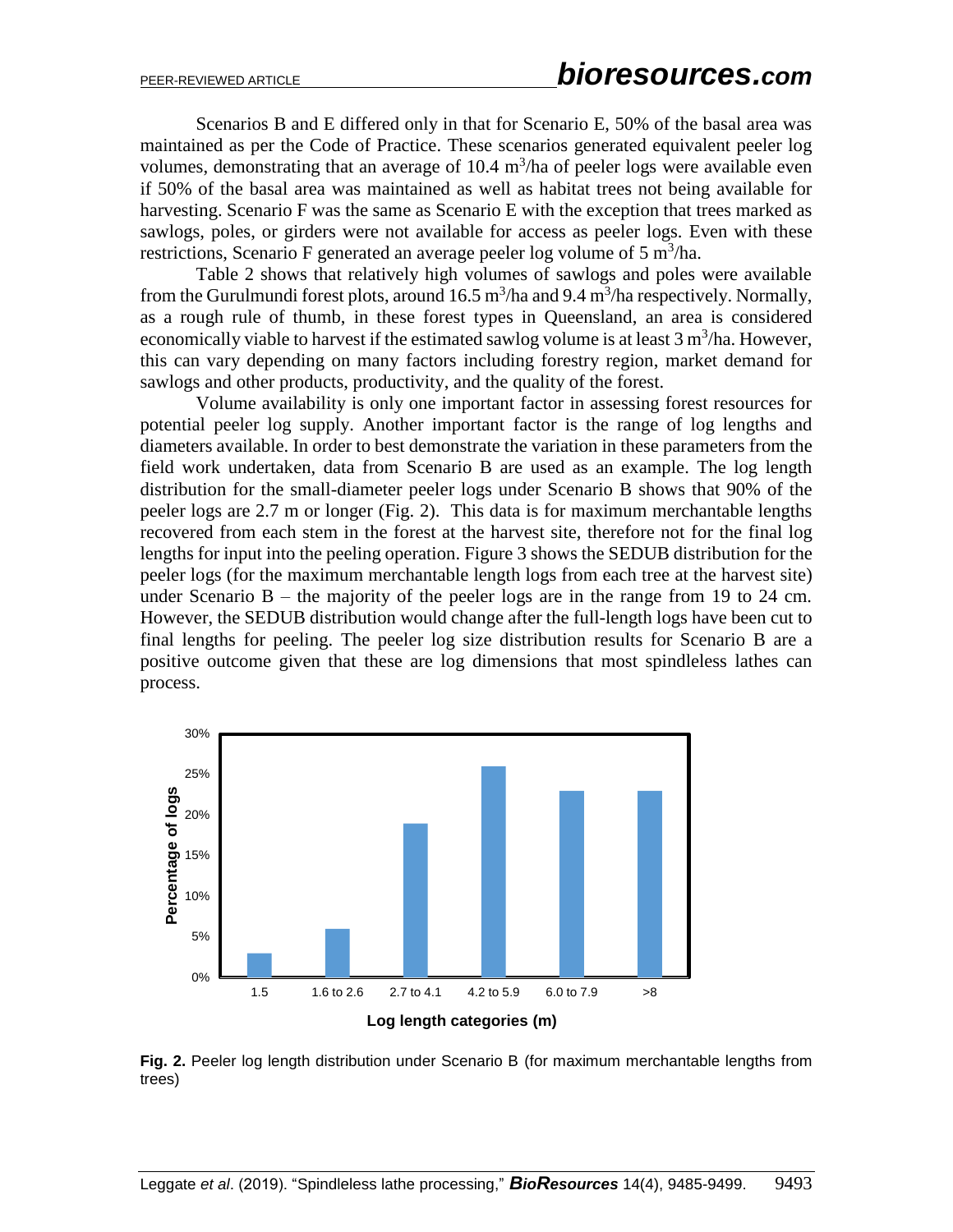

**Fig. 3.** Peeler log diameter (SEDUB) distribution under Scenario B (for maximum merchantable lengths from trees)

### **Data from Plots Established Post-harvest in Crown Native Hardwood Forest**

Inventory plots were also established in previously logged forest to establish how much of the residual logging residue from harvesting operations would meet the smalldiameter peeler specifications provided in Table 1. Very little of the logging residue was suitable for peelers; on average only  $0.6 \text{ m}^3/\text{ha}$  was available (Table 3). Also more than 85% of this volume was in log lengths less than 2.7 m and most of this peeler volume was less than 25 cm SEDUB (Figs. 4 and 5).

| <b>Plot Number</b>        | Total Peeler Volume (m <sup>3</sup> /ha) |
|---------------------------|------------------------------------------|
| 11 (Allies Creek)         | 1.7                                      |
| 12 (Allies Creek)         | 0.3                                      |
| 13 (Allies Creek)         | 0                                        |
| 14 (Allies Creek)         | 0.2                                      |
| 15 (Allies Creek)         | 0.2                                      |
| 16 (Allies Creek)         | 1.1                                      |
| 17 (Allies Creek)         | 0.8                                      |
| 18 (Allies Creek)         | 0.9                                      |
| 19 (Gurulmundi)           | 0.4                                      |
| 20 (Gurulmundi)           | 0.4                                      |
| 21 (Gurulmundi)           | 0.3                                      |
| <b>Mean</b>               | 0.6                                      |
| <b>Standard Deviation</b> | 0.5                                      |

**Table 3.** Estimates of Log Volumes Available Per Hectare from Plots Established in Post-harvest Crown Native Forest Hardwood Logging Residue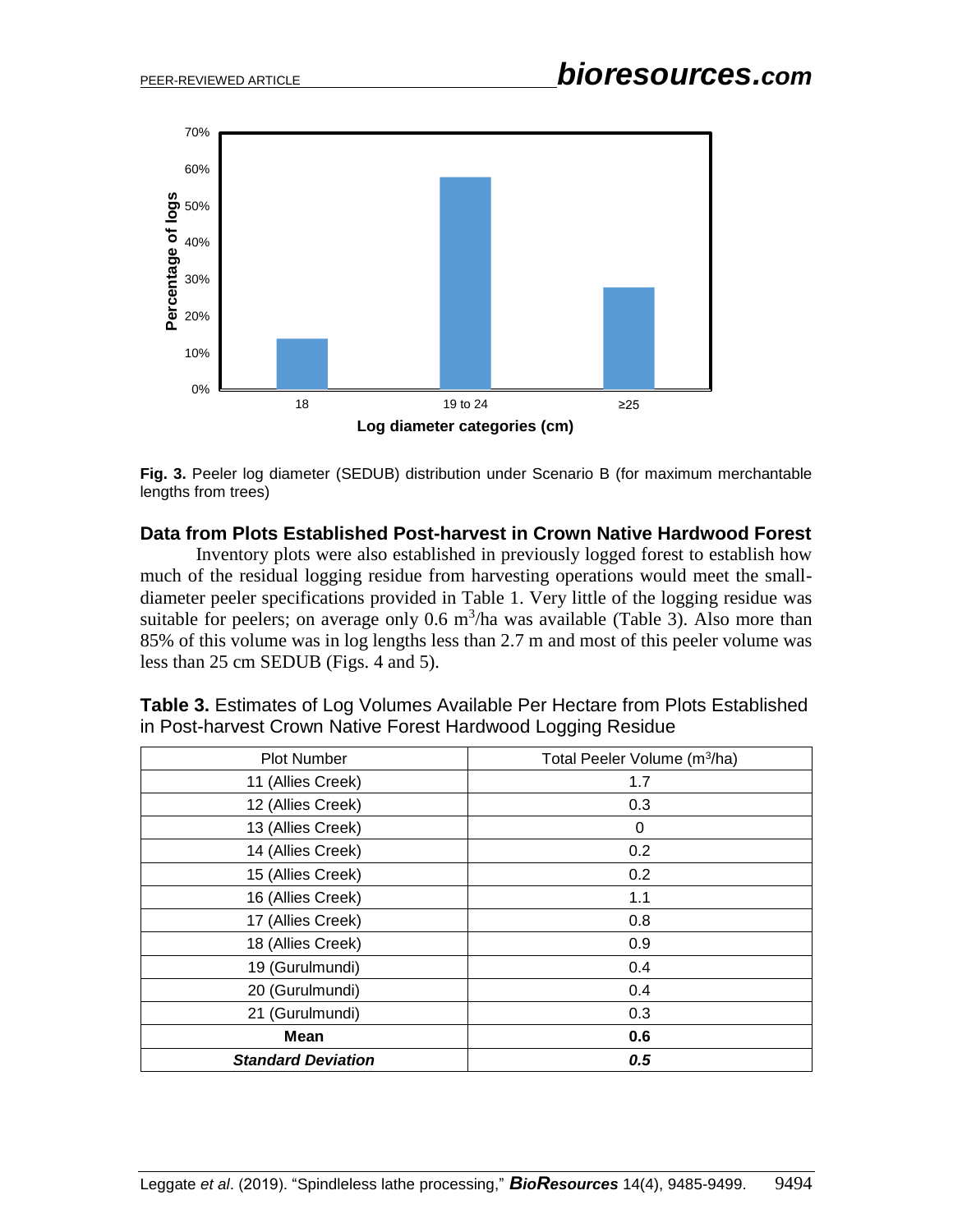

**Fig. 4.** Peeler log lengths distribution from post-harvest logging residue



**Fig. 5.** Peeler log diameter (SEDUB) distribution from post-harvest logging residue

### **Data from Plots Established Pre-harvest in Private Native Hardwood Forest**

Table 4 summarises the estimated small-diameter peeler volumes based on the assessments undertaken in the measurement plots at a private native hardwood forest site. These assessments were undertaken assuming that all standing trees if suitable were also available for harvesting as peelers. Significant volumes of small peeler logs were available from this private native forest (on average  $\sim$ 14 m<sup>3</sup>/ha). This was backed up by a recent analysis of the private native forest resource in the region (Lewis *et al*., unpublished). At a series of 20 properties (and 156 permanent monitoring plots) the mean volume of hardwood logs with a DBHOB of between 20 and 30 cm and with a log length of at least 1.5 m was 8.4 m<sup>3</sup>/ha (standard error = 0.86). However, this preliminary assessment only considered logs that were likely to produce a future conventional product (*e.g.* sawlog or pole) and did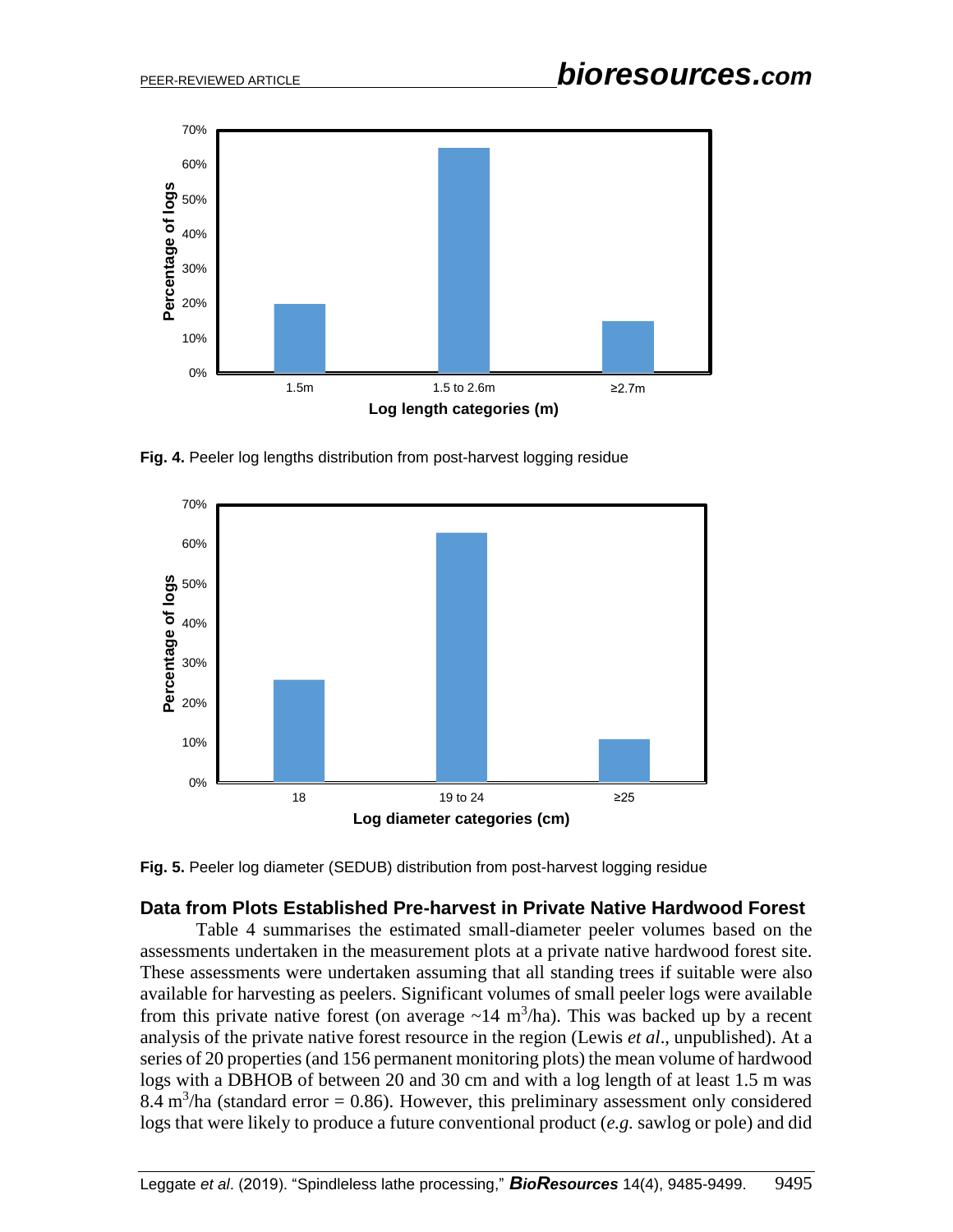not specifically assess small diameter trees for peeler logs. As there is often a high density of stems < 30 cm DBHOB in private native forest (Lewis 2018), the volume of logs that could potentially be used for peeling is likely higher than this average value. Nevertheless, net peeler log recovery would reduce after application of relevant regulations and consideration of other product types for future harvests. Additional assessments are needed to determine how representative the plots assessed in the current study are of the larger private forest resource in Queensland, which is known to be highly variable (Ryan and Taylor 2006).

According to the Private Forestry Service Queensland (PFSQ) (S. Ryan, Personal Communication, May, 2017) much of the private native forest in Queensland is not growing at an optimal rate due to overstocking and is in need of silvicultural treatment to promote tree growth. One impediment to silvicultural treatment of these forests is that the associated cost (*e.g.* around \$350 per hectare) is unable to be offset due to the current lack of viable markets for thinning material (*i.e.* when silvicultural thinning does take place, thinned material is usually left in the forest as waste). Small-diameter peeler logs could represent a viable market opportunity enabling the cost-effective silvicultural treatment of these forests. However, future changes in legislation (*e.g.* changes to the native forest code) could have an impact on potential availability of peeler logs from this resource.

| <b>Plot Number</b>        | <b>Total Peeler Volume</b><br>(m <sup>3</sup> /ha) |
|---------------------------|----------------------------------------------------|
|                           | 16.2                                               |
| 2                         | 14.2                                               |
| 3                         | 15.8                                               |
|                           | 9.0                                                |
| Mean                      | 13.8                                               |
| <b>Standard Deviation</b> | 3.3                                                |

**Table 4.** Estimates of Peeler Log Volumes Available per Hectare from Plots Established in Pre-Harvest Private Native Hardwood Forest

### **Data from Cypress Pine Assessments**

The field work undertaken determined that around 60% of the logs in cypress pine sawmills met the small-diameter peeler log specification as outlined in Table 1. If this conversion factor is applied to the annual cypress log supply volumes from DAF then around 75,000  $\mathrm{m}^3$  / year of Crown cypress pine logs would be potentially suitable for peeling in the south-western region of Queensland. It is important to note that using these logs for peeling would reduce cypress volumes available for sawing by 60% because according to DAF, there is no additional cypress log volume available that isn't already allocated to sawing. Crown forest cypress peeler logs would only be available from the south-western region of Queensland. For cypress pine, economic studies are needed to determine whether peeling will provide greater returns than sawing.

Another possibility for increasing supplies of cypress pine peeler logs and also reducing forest waste is the utilization of short length cypress log sections that are left in the forest. These sections result from 'butting' or 'topping' of defective sections in cypress logs due to defects such as yellow doze (decayed wood with a yellowish colour), heart rot (decay in the middle of the log), windshake (cracking in wood due to strong winds), excessive knots, bends (lengthwise curvature of the log), and other defects. Current practices usually result in sections that are 1 m or less. Given that some spindleless lathes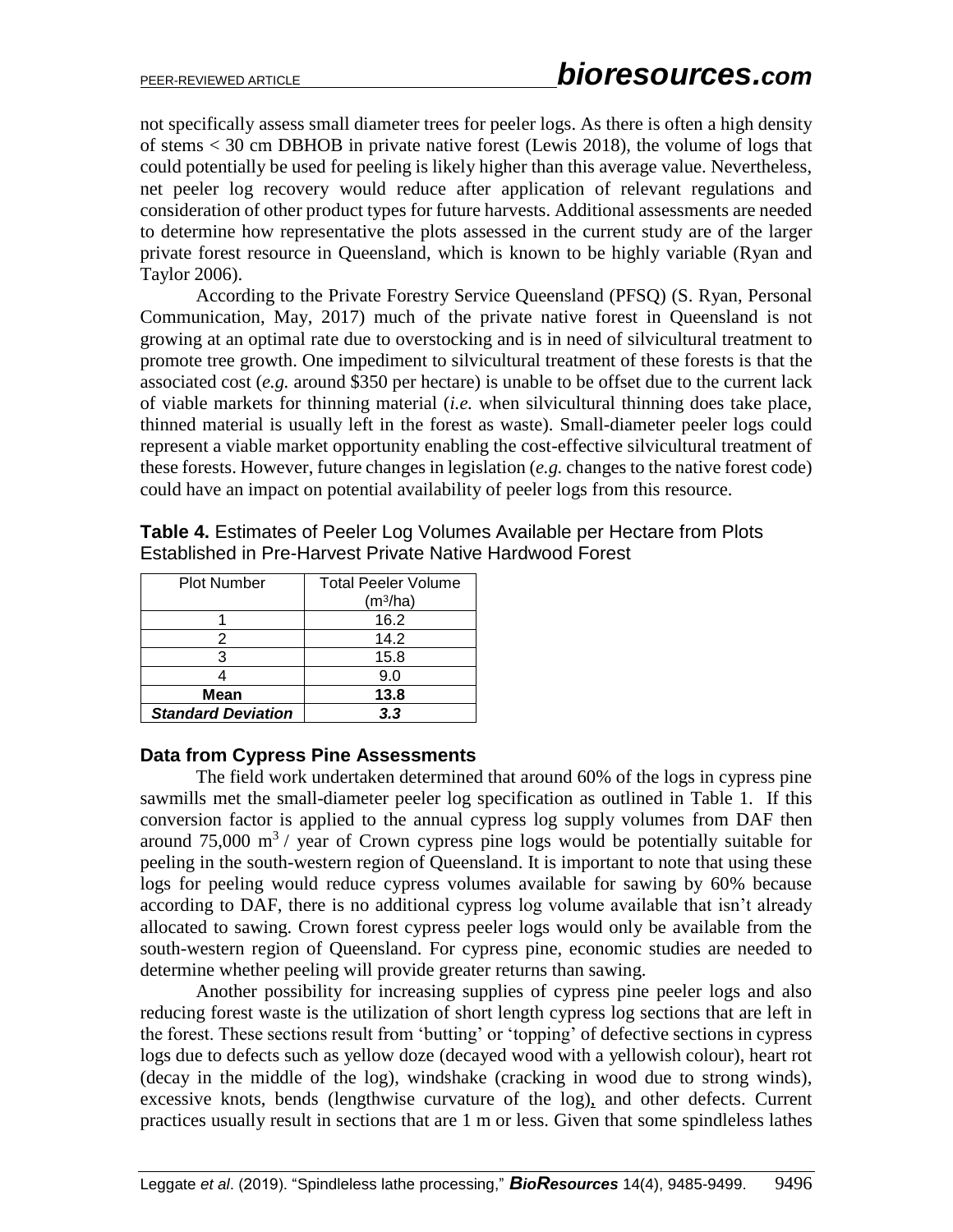can use short lengths to  $< 1.5$  m, there may be some potential in using these short lengths for peeling, if field practices were adjusted to consider minimum peeler log lengths (*i.e.* 1.3 m and 2.7 m). Further inventory work to investigate this possibility is recommended. Markets for the resulting short-length veneer would also need to be developed.

## **CONCLUSIONS**

- 1. Many factors influence the potential quantities of small-diameter peeler logs available from native forests in Queensland. These include but are not limited to:
	- Specifications adopted regarding grade quality and size requirements
	- Politics, Government log supply agreements, policies and regulations including Code requirements in both crown native forests and private native forests
	- Alternative current or future uses of logs of the same quality
	- Economic and market conditions, *e.g.* increased or decreased harvesting of private forests during economic downturns or upturns in the agricultural industry (as log timber harvesting helps provide cashflow).
- 2. Substantial volumes of logs (on a per hectare basis) meeting the small peeler log specifications adopted for this study are potentially available from native forests in Queensland. However, in the case of hardwood, most of this volume is currently left 'standing' in the forest for the following reasons:
	- Part of the future growing stock for the next and subsequent selective harvesting events
	- Current lack of demonstrated viable markets for this size and quality
	- Current tree marking, harvesting and sale practices focusing on mainstream larger log size products such as sawlogs, poles and girders
	- Code of Practice and other regulations.
- 3. Current native hardwood forest sales are focused on products such as sawlog, poles and girders because of existing market demand. It is possible that if demand for small peeler logs commenced, then there may be a shift in tree marking and harvesting procedures to facilitate supply and sales of the smaller peeler logs. This would need to consider economic viability for processors and forest managers.
- 4. Selective harvesting practices are universally applied in private native hardwood forests in Queensland; however, a history of crop tree harvesting (*i.e.* high-grading) without follow up silvicultural treatment has tended to leave many forest areas in a relatively low commercial productivity state (DAF, 2016). One reason that these forests are not being silviculturally treated (in addition to key factors such as harvest security and Government legislation) is due to a lack of demonstrated markets for the small thinned stems. Harvesting these logs to supply spindleless lathe peeling operations could offer a viable financial solution that would contribute to improving the long-term forest health and productivity.
- 5. This paper discusses the results of a preliminary resource assessment. Further inventory work is necessary to determine how representative the study findings are to native forests across Queensland and to improve estimates of likely volumes available.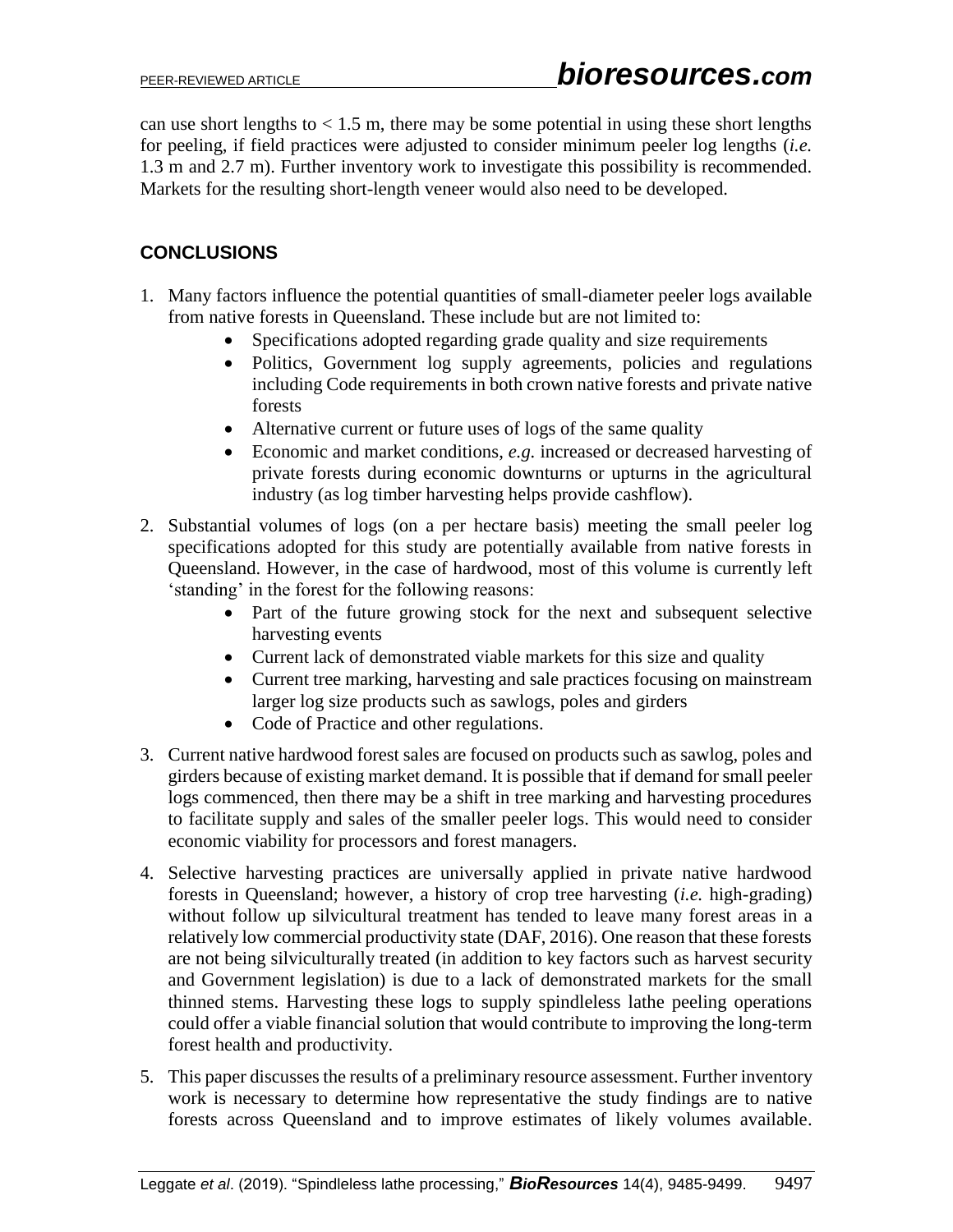Additionally the study considered only small-diameter logs (< 30 cm SEDUB). Given spindleless lathes are able to also process much larger logs, additional analysis including larger log sizes (assuming diversion from other uses such as sawlogs) would significantly increase the volume of logs suitable for rotary veneer processing. Further processing, product and market research could also result in a new set of log specifications being developed that could significantly change peeler log availability estimates.

### **ACKNOWLEDGMENTS**

The authors are grateful to the Queensland Government, Department of Agriculture and Fisheries (DAF), the Forest and Wood Products Australia, Big River Group, Austral Plywoods, Parkside Group, Hurford Wholesale, Engineered Wood Products Association of Australasia, Timber Queensland and HQ Plantations for their support and participation in the overarching project, of which this study formed a part. Mr John Huth (DAF), Mr. Bill Gordon (DAF), Mrs. Jane Siebuhr (DAF), Mr. Sean Ryan (PFSQ), Mr. Chris Opperman (DAF), Mr. Neil Reinke (DAF), Mr. Stuart Olive (DAF), Mr. Trevor Beetson (DAF), Mr. Nathaniel Lindsay (DAF), Mr. John Ludlow (DAF), Dr. Kerrie Catchpoole (DAF), Mr. Jim Burgess (DAF), Mr. Neville Smith (Parkside), Parkside Harvesting and Haulage contractors (Glen, James, Trevor, and John Rassy) and Mr. Simon Boivin-Dompierre (USC) are acknowledged for their contribution in the form of methodology development, background data, forest access, log selection, harvesting and haulage arrangements. Mister Peter Clark and the Hurford Wholesale Chinchilla sawmill team are acknowledged for their assistance with the cypress pine field work. Mister Eric Littee, Mr. Dan Field, and Mr. Jock Kennedy (DAF) are acknowledged for their assistance with the tree and log assessment work.

### **REFERENCES CITED**

- Belleville, B., Redman, A., Chounlamounty, P., Phengthajam, V., Xiong, S., Boupha, L., and Ozarska, B. (2018). "Potential of veneer peeled from young eucalypts in Laos," *BioResources* 13(4), 7581-7597. DOI: 10.15376/biores.13.4.7581-7594
- Department of Environment and Resource Management (2010). *Guide to Exemptions under the Vegetation Management Framework. Brisbane: Vegetation management and Land Planning*, Brisbane, Australia.
- Department of National Parks, Recreation, Sports and Racing (State of Queensland) (2014). "Code of practice for native forest timber production on the QPWS (Queensland Parks and Wildlife Service) forest estate," Brisbane, Australia.
- Department of Natural Resources and Mines (2014). *Managing a Native Forest Practice: A Self-Assessable Vegetation Clearing Code*, Brisbane, Australia.
- Jay, A. (2017). *Condition of NSW North Coast Private Forest*, Report to NSW Department of Primary Industries, Orange, Australia.
- Leggate, W., R. L. McGavin, and H. Bailleres (eds.) (2017). *A Guide to Manufacturing Rotary Veneer and Products from Small Logs*, Australian Centre for International Agricultural Research, Canberra, Australia.
- Lewis, T. (2018). *Private Native Forest Management. South-eastern Queensland.*